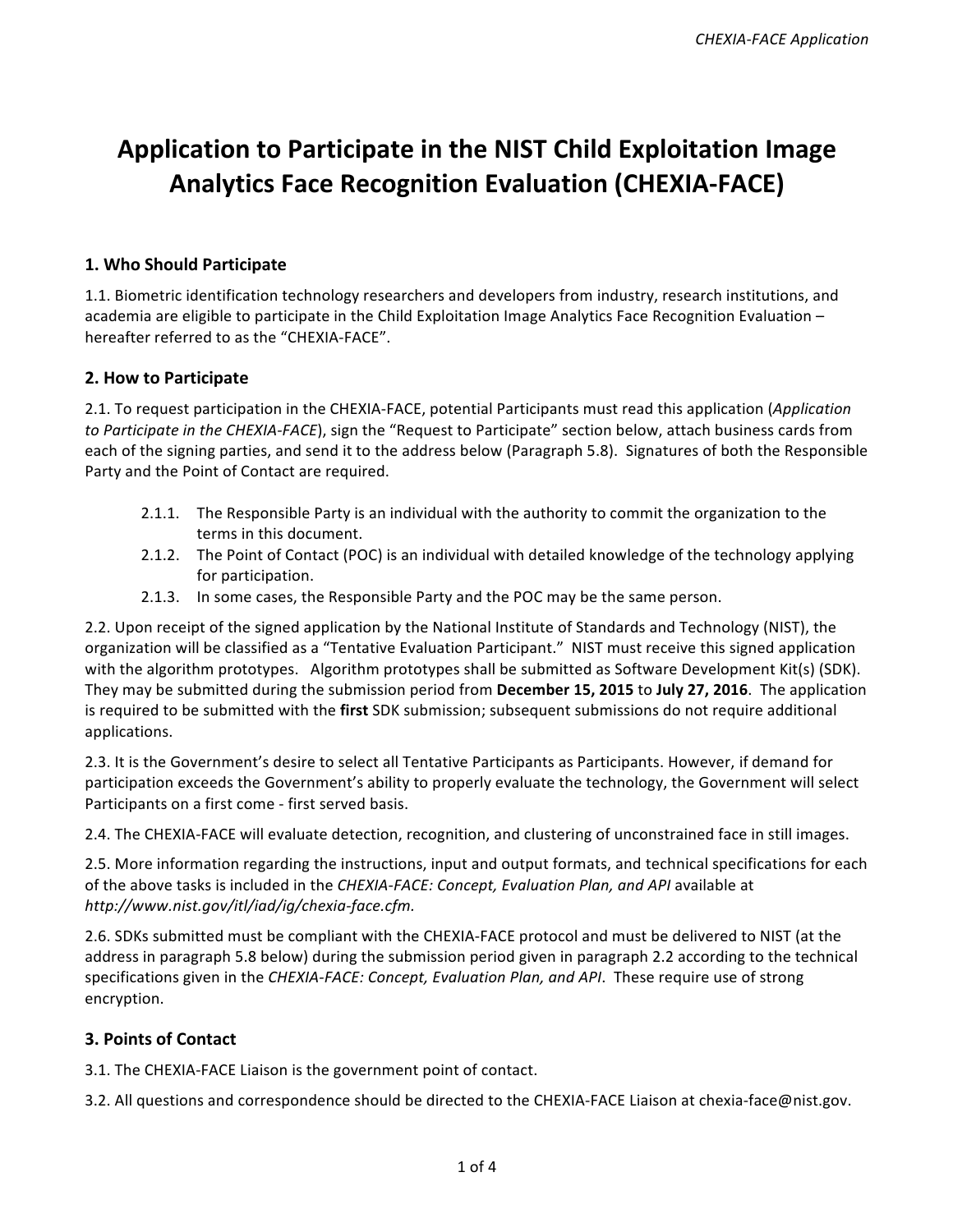Questions and correspondence will be received by the CHEXIA-FACE Liaison and other CHEXIA-FACE personnel.

3.3. The answers to questions and correspondence will be provided as updates to the *CHEXIA-FACE: Concept, Evaluation Plan, and API*.

 3.4. Interested parties and Participants should not contact any individual member of the CHEXIA-FACE staff.

### **4. Release of CHEXIA-FACE2016 Results**

4.1. Interim results will be provided to Participants as a series of test report cards as described in the *CHEXIA*-FACE: Concept, Evaluation Plan, and API. These results will not identify Participants; instead results will be associated with random identifiers. The report cards may be provided to Government personnel.

4.2. The Government will release CHEXIA-FACE results in public Final Report(s), which will identify some Participants alongside their results:

- The names of Phase 3 Participants will appear in public reports.
- The names of Phase 1 and 2 Participants will appear in public reports also UNLESS the participant emails NIST by July 27, 2016 requesting that their participation is NOT reported. In that case the quantitative results will still appear in the published report but without any attribution to the Participants name.

 The CHEXIA-FACE Final Report(s) will contain, at a minimum, descriptive information concerning the CHEXIA-FACE, descriptions of each experiment, and performance results.

4.3. Participants will be notified of the public release of the CHEXIA-FACE Report(s).

4.4. After the release of the CHEXIA-FACE Final Report(s), Participants may decide to use the results for their  own purposes. Such results shall be accompanied by the following statement: "*Results shown from the Child Exploitation Image Analytics Face Recognition Evaluation (CHEXIA-FACE) 2016 do not constitute endorsement of* any particular product by the U.S. Government." Such results shall also be accompanied by the Internet address (URL) of the CHEXIA-FACE Final Report(s) on the CHEXIA-FACE website.

### **5. Additional Information**

5.1. NIST will use the Participants SDK software only for the agreed-upon Evaluation, and in the event errors are subsequently found, to rerun prior tests and resolve those errors. NIST agrees not to use the Participants software for purposes other than indicated above, without express permission by the Participant.

5.2. This is a Software Development Kit (SDK) test. The algorithms will be run only on NIST machines by NIST employees.

5.3. Software that is not compliant with the CHEXIA-FACE protocol specifications cannot be tested.

5.4. In order to be tested, SDKs must install easily (i.e., one installation step with no Participant interaction required), and shall be executable on any number of machines without requiring any machine-specific license control procedures or activation.

5.5. Participant agrees to hold harmless the CHEXIA-FACE Sponsors, staff, contractors and all agencies of the U.S. Government for any harm or damage incurred in the course of participating in the CHEXIA-FACE.

5.6. The Government is not bound or obligated to follow any recommendations that may be submitted by the Participant. The United States Government and individual agencies are prohibited from, in any way, giving any special consideration to CHEXIA-FACE Participants or any other party on future procurements, contracts or collaborations.

5.7. By signing this application, Participants acknowledge that they understand and agree to the provisions of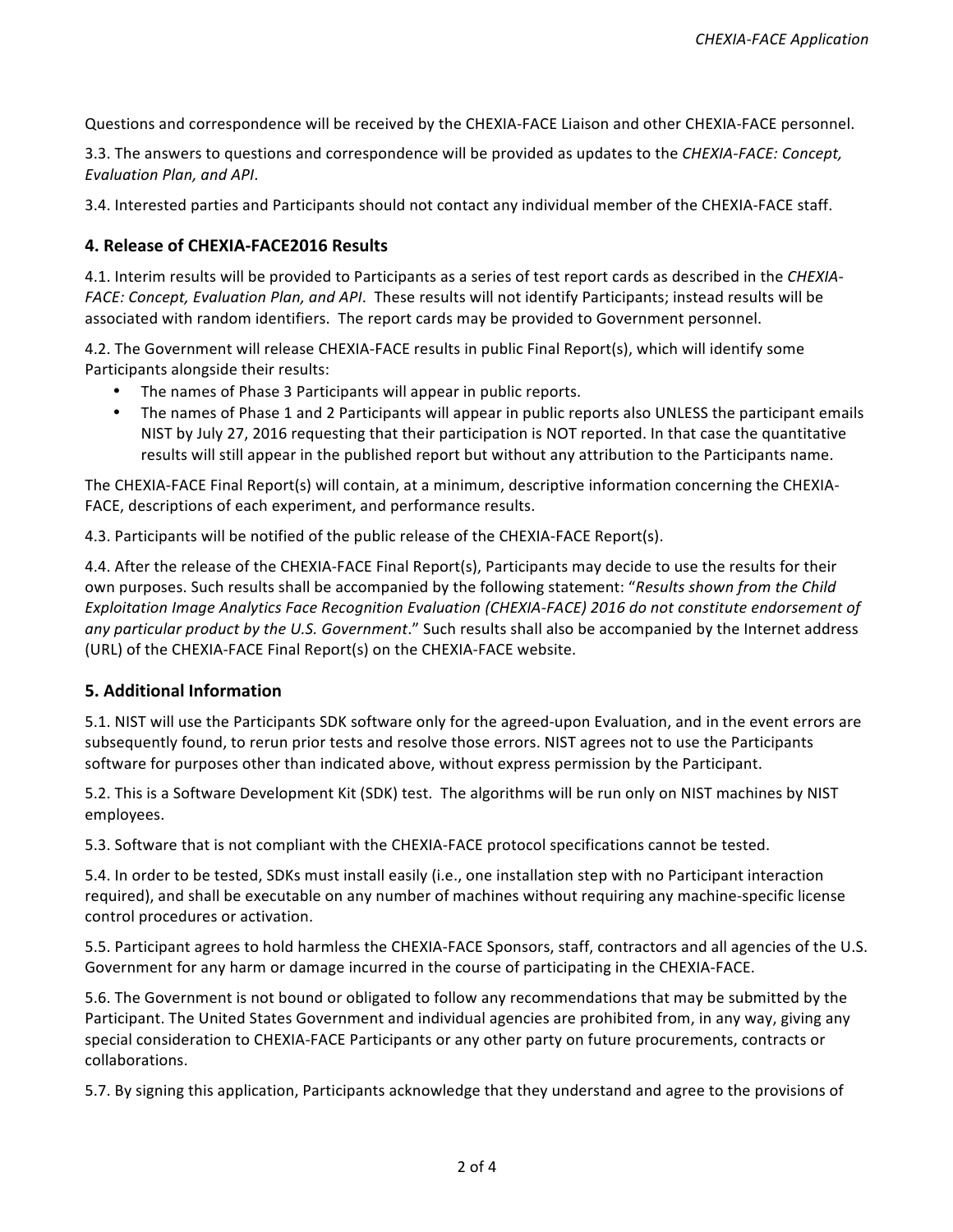this form and the technical specifications in the CHEXIA-FACE: Concept, Evaluation Plan, and API.

5.8. Original signed copies of the CHEXIA-FACE application are required. Original, signed copies of this application, with business cards from both signing parties attached, must be mailed to the address below. These must be signed paper hardcopies. Scanned documents submitted via email are not acceptable. Please send an email message to [chexia-face@nist.gov](mailto:chexia-face@nist.gov) stating that you have sent your application. NIST will not accept applications from generic email addresses (e.g. [gmail.com](https://gmail.com), [hotmail.com](https://hotmail.com), etc.). Upon receipt of your application, we will send you a confirmation email message.

> Mailing Address: CHEXIA-FACE Liaison National Institute of Standards and Technology 100 Bureau Drive, Stop 8940 Gaithersburg, MD 20899-8940 Information Access Division (894)

 **content to NIST as defined in the** *CHEXIA-FACE: Concept, Evaluation Plan, and API* **document and**  available at [http://www.nist.gov/itl/iad/ig/encrypt.cfm.](http://www.nist.gov/itl/iad/ig/encrypt.cfm) If preferred, participants can fax their public key to the CHEXIA-FACE Liaison at 301-975-5287. **Participants should complete the box below per the instructions for transmission of encrypted** 

| Participant's public-key<br>fingerprint (enter here) |  |                                                   |  |  |  |  |
|------------------------------------------------------|--|---------------------------------------------------|--|--|--|--|
| NIST's public-key fingerprint                        |  | 8A75 58C1 D0B3 2A36 B665 2E8A EF5A B8C1 02C3 494D |  |  |  |  |